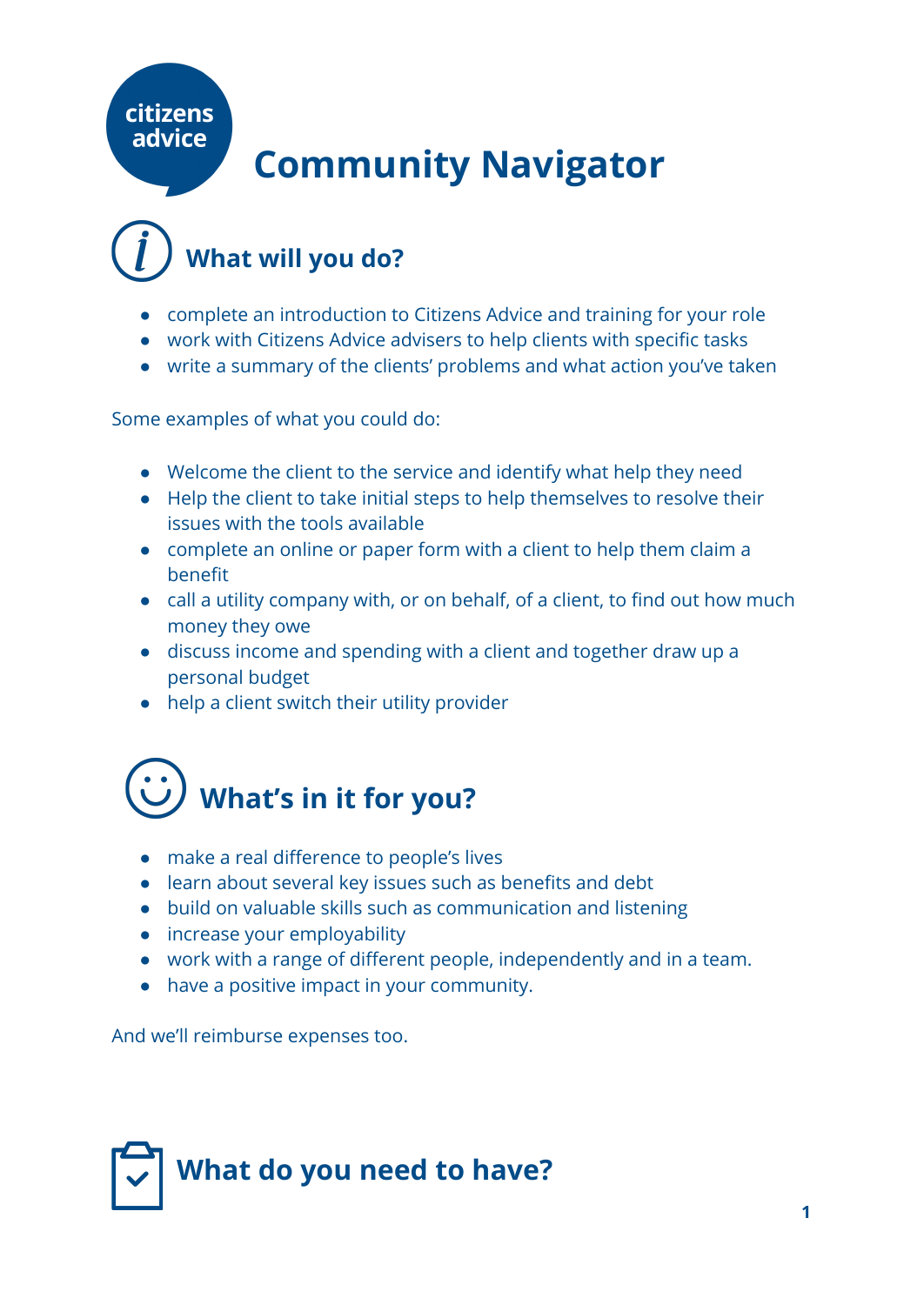You don't need specific qualifications or skills but you'll need to:

- be friendly and approachable
- be non-judgmental and respect views, values and cultures that are different to your own
- have good listening skills
- have excellent verbal and written communication skills
- have good maths and IT skills
- be able to understand information and explain it to others
- be willing to learn about and follow the Citizens Advice aims, principles and policies, including confidentiality and data protection
- be willing to undertake training in your role

## **How much time do you need to give?**

Ideally we ask for 6 hours per week, which can be over one day or spread over two days, for at least 6 months.

We can be flexible so come and talk to us.

# **Valuing inclusion**

Our volunteers come from a range of backgrounds and we particularly welcome applications from disabled people, people with physical or mental health conditions, LGBT+ and non-binary people, and people from Black Asian Minority Ethnic (BAME) communities.

If you are interested in becoming an advice assistant and would like to discuss flexibility around location, time, 'what you will do' and how we can support you please contact us.